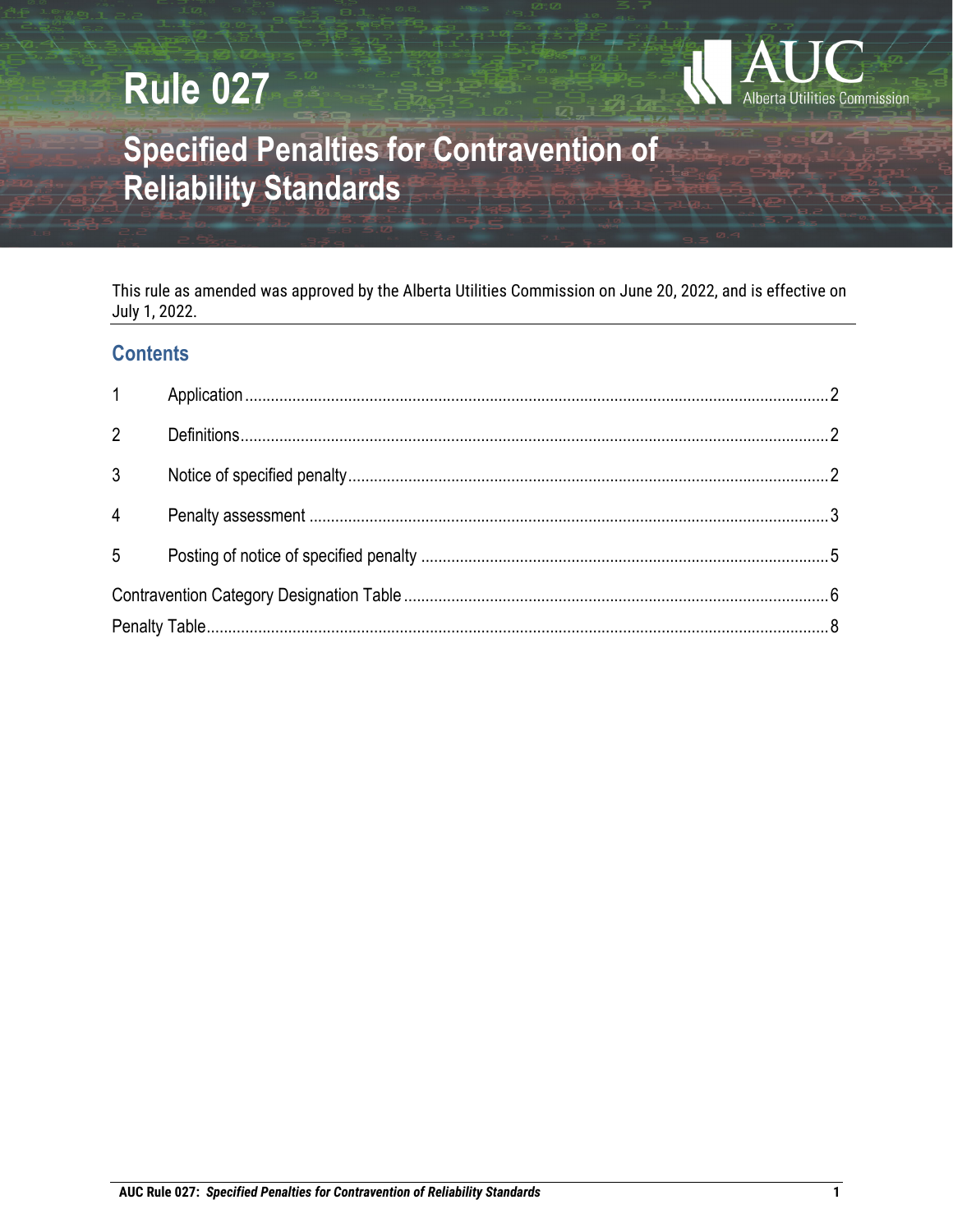#### $\overline{1}$ **Application**

These rules apply to the contravention of a reliability standard or a requirement within a reliability standard.

#### $\overline{2}$ **Definitions**

In these rules:

- (a) "asset" means pool asset or transmission facility as defined in the Alberta Electric System Operator's *Consolidated Authoritative Document Glossary*
- (b) "Commission" means the Alberta Utilities Commission
- (c) "ISO" means the Independent System Operator established under the *Electric Utilities Act*
- (d) "reliability standards" means reliability standards as defined in the *Transmission Regulation*

#### $3<sup>1</sup>$ **Notice of specified penalty**

- 3.1 The Market Surveillance Administrator may issue a notice of specified penalty under Section 52 of the *Alberta Utilities Commission Act* for the contravention of a reliability standard listed in the penalty table on pages 7 to 13 of this rule.
- 3.2 A notice of specified penalty must state:
	- (a) The name of the market participant or the ISO who is required to pay the specified penalty.
	- (b) ISO identifier of the asset related to the contravention, if applicable.
	- (c) The date or dates of the contravention.
	- (d) The reliability standard or a requirement within a reliability standard that was contravened.
	- (e) A description of the conduct of the market participant or the ISO, its officers, personnel, or agents, the activity or the omission of the market participant named or the ISO, which resulted in the contravention and any other particulars relating to the contravention.
	- (f) A description of the facts on which the Market Surveillance Administrator relied to conclude that a contravention had taken place.
	- (g) The amount of the specified penalty for the contravention.
	- (h) Whether any adjustment to the specified penalty was made due to the self-disclosure of the contravention by the market participant or the ISO.
	- (i) Whether any adjustment to the specified penalty was made due to the filing of a mitigation plan by the market participant or the ISO which was accepted by the Market Surveillance Administrator.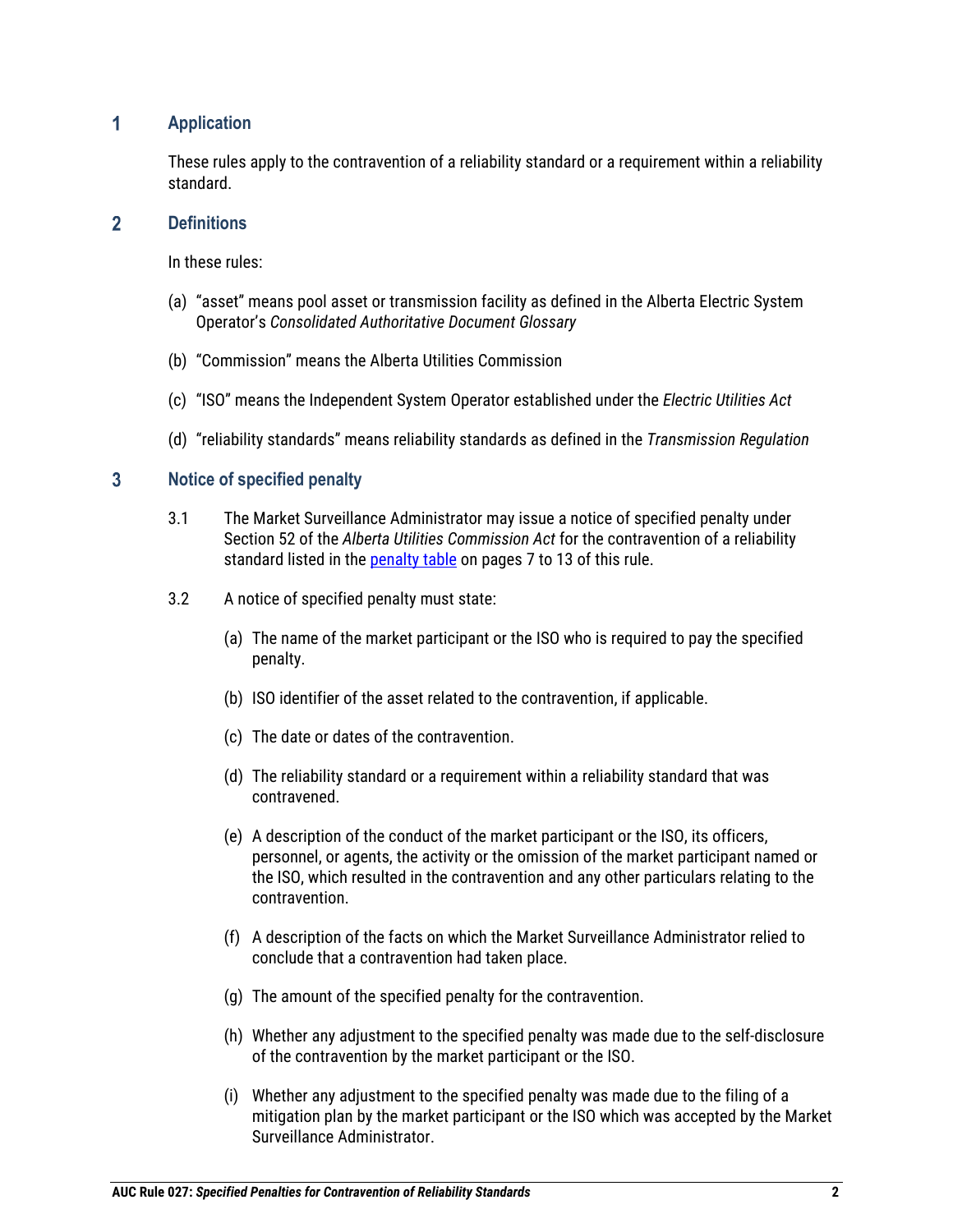- (j) The date, at least 30 days from the date of issuance, on which the payment of the specified penalty is due.
- (k) That failure to pay the specified penalty will result in a hearing or other proceeding before the Commission.
- (l) That if the market participant named or the ISO disputes the issuance of the notice, to inform the Market Surveillance Administrator of the dispute and that a hearing or other proceeding before the Commission will result.
- 3.3 The Market Surveillance Administrator shall send the notice of specified penalty to the person in the position identified in the penalty table.
- 3.4 The Market Surveillance Administrator must issue a notice of specified penalty under this section within the following:
	- (a) Two years after the date on which the Market Surveillance Administrator first knew, or in the circumstances ought to have known of the contravention; or
	- (b) Four years after the date on which the contravention occurred,

whichever period expires first.

#### $\overline{\mathbf{4}}$ **Penalty assessment**

- 4.1 Where the Market Surveillance Administrator is satisfied that a market participant or the ISO has contravened a reliability standard, the amount of the specified penalty shall be determined in accordance with this section and the penalty table.
- 4.2 For contraventions of the reliability standards listed in category 1, 2 or 3 of the penalty table, the Market Surveillance Administrator shall determine the amount of the specified penalty for a contravention at the severity level in the penalty table, in accordance with the following:
	- (a) Low severity level means that the impact, the risk or the scope of the contravention of a reliability standard on the safe, reliable and economic operation of the interconnected electric system is considered by the Market Surveillance Administrator to be low.
	- (b) Moderate severity level means that the impact, the risk or the scope of the contravention of a reliability standard on the safe, reliable and economic operation of the interconnected electric system is considered by the Market Surveillance Administrator to be moderate.
	- (c) High severity level means that the impact, the risk or the scope of the contravention of a reliability standard on the safe, reliable and economic operation of the interconnected electric system is considered by the Market Surveillance Administrator to be high.
	- (d) Severe severity level means that the impact, the risk or the scope of the contravention of reliability standard on the safe, reliable and economic operation of the interconnected electric system is considered by the Market Surveillance Administrator to be severe.
- 4.3 For contraventions of the reliability standards listed in Category 4 of the penalty table, the Market Surveillance Administrator shall determine the amount of the specified penalty at the severity level in the penalty table, in accordance with the following, where control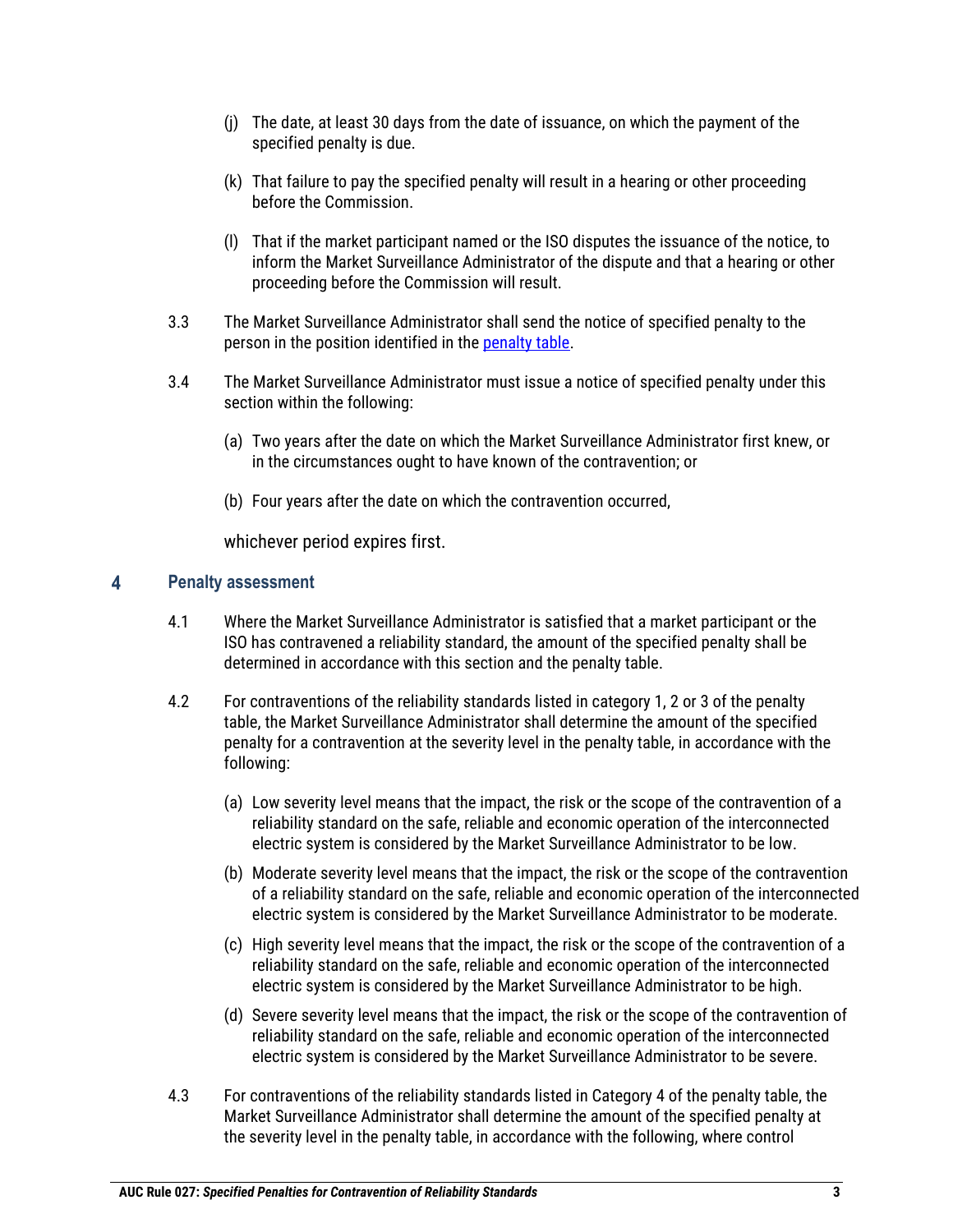| <b>Severity level</b> | CPS <sub>1</sub>        |                         |
|-----------------------|-------------------------|-------------------------|
| Low                   | 95% ≤ CPS1< 100%        | $85\% \le CPS2 < 90\%$  |
| Moderate              | $90\% \leq CPS1 < 95\%$ | $80\% \leq CPS2 < 85\%$ |
| High                  | $85\% \leq CPS1 < 90\%$ | 75% ≤ CPS2< 80%         |
| Severe                | CPS1<85%                | CPS2<75%                |

performance standard 1 (CPS1) and control performance standard 2 (CPS2) are calculated in accordance with BAL-001-AB-2:

- 4.4 For contraventions of the reliability standards listed in category 5, 6, 7, 8 or 9 of the penalty table, the Market Surveillance Administrator shall determine the amount of the specified penalty at the level in the penalty table.
- 4.5 In the case where a market participant or the ISO self-discloses facts which satisfy the Market Surveillance Administrator that a contravention of a reliability standard listed in the penalty table has occurred, the Market Surveillance Administrator shall determine the amount of the specified penalty in accordance with this section and the penalty table and reduce the amount of the specified penalty by 25 per cent.
- 4.6 In the case where a market participant or the ISO provides a mitigation plan with respect to a reliability standard listed in the penalty table to the Market Surveillance Administrator, the Market Surveillance Administrator, if it accepts the mitigation plan, shall determine the amount of the specified penalty in accordance with this section and the penalty table and reduce the amount of the specified penalty by 25 per cent.
- 4.7 For greater clarity, where subsections 4(5) and 4(6) apply, the Market Surveillance Administrator shall determine the amount of the specified penalty in accordance with this section and the penalty table and reduce the amount of the specified penalty by 50 per cent.
- 4.8 A self-disclosure statement referred to in Section 4.5 must meet the following criteria:
	- (a) Be made in writing to the Market Surveillance Administrator prior to the ISO or the Market Surveillance Administrator contacting the market participant about the contravention or in the case of the ISO prior to the Market Surveillance Administrator contacting the ISO.
	- (b) Include the name, address, telephone number and email address of the market participant or the ISO.
	- (c) Describe in detail the contravention, including the reliability standard or a requirement within a reliability standard that was breached, the date, time and duration of the contravention of the reliability standard or a requirement within a reliability standard.
	- (d) Any other information the market participant or the ISO considers to be relevant to the events that took place.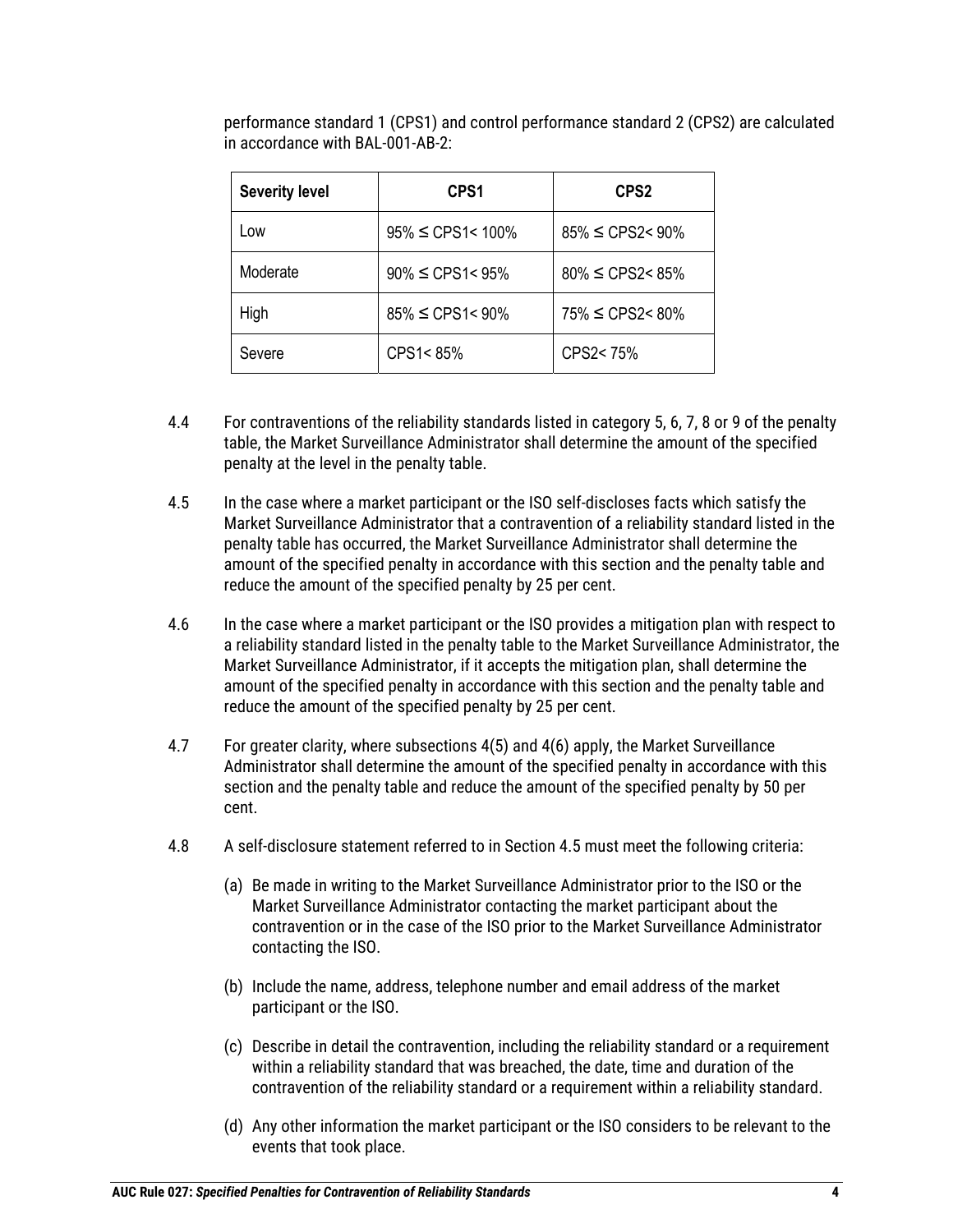- 4.9 The Market Surveillance Administrator may accept a mitigation plan referred to in this section if the plan meets the following criteria:
	- (a) Is made in writing to the Market Surveillance Administrator.
	- (b) Includes the name, address, telephone number and email address of the market participant or the ISO.
	- (c) Includes a detailed action plan to prevent the occurrence of the contravention of a reliability standard or to correct the contravention of a reliability standard and prevent re-occurrence of the contravention of a reliability standard.
	- (d) Includes a commencement date, milestone dates, if applicable, and a planned completion date by which to remedy and/or prevent the occurrence or re-occurrence of the contravention of a reliability standard listed in the penalty table.
- 4.10 When accepting a mitigation plan, the Market Surveillance Administrator may request the views of other persons, including the ISO on a plan submitted by a market participant.

#### $5<sup>5</sup>$ **Posting of notice of specified penalty**

- 5.1 The Market Surveillance Administrator shall make public any notice of specified penalty issued for a contravention of a reliability standard under Section 52 of the *Alberta Utilities Commission Act*, no earlier than the receipt of confirmation of payment from the Commission and no later than 45 days after the notice of specified penalty is issued and post the notice on the Market Surveillance Administrator website.
- 5.2 Where a market participant or the ISO has failed to pay the specified penalty or disputes the notice of specified penalty and the notice of specified penalty is posted, the Market Surveillance Administrator shall perform the following:
	- (a) Indicate on its website that the specified penalty has not been paid or that the notice of specified penalty is being disputed.
	- (b) Once the Commission has rendered a decision with respect to the specified penalty, post on its website the link to the decision of the Commission respecting the specified penalty.
- 5.3 Subsections 5.1 and 5.2 shall not apply to a notice of specified penalty issued for a contravention of a critical infrastructure protection (CIP) reliability standard. A notice of specified penalty issued for a contravention of a CIP reliability standard and all associated information, including nonpayment or a dispute of the specified penalty or a Commission decision respecting the specified penalty will not be public.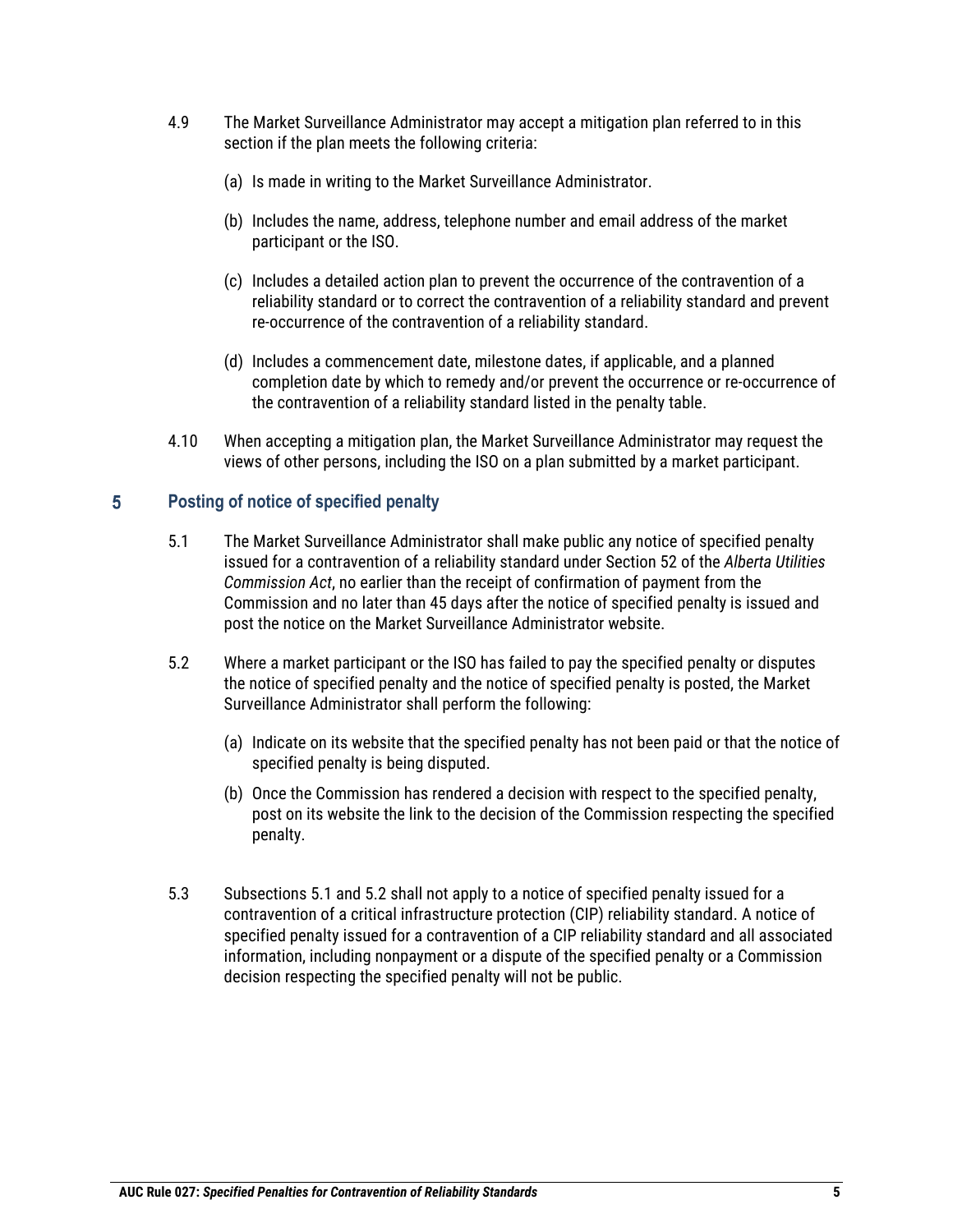### **Contravention Category Designation Table**

| <b>Nature of Contravention</b>                  | Category         |
|-------------------------------------------------|------------------|
| BAL-001-AB-2                                    | 4                |
| BAL-002-AB-3 (R1, R2)                           | $\mathfrak{Z}$   |
| BAL-002-AB-3 (R3)                               | $\overline{2}$   |
| BAL-002-WECC-AB1-2                              | $\mathfrak{Z}$   |
| BAL-003-AB1-1.1 (R1)                            | $\overline{3}$   |
| BAL-003-AB1-1.1 (R2-R4)                         | $\overline{2}$   |
| BAL-004-WECC-AB-2                               | $\overline{2}$   |
| BAL-005-AB-1 (R1, R4, R6, R7)                   | 8                |
| BAL-005-AB-1 (R3, R5)                           | $\overline{2}$   |
| CIP-SUPP-001-AB1                                | 1                |
| CIP-SUPP-002-AB                                 |                  |
| CIP-002-AB-5.1 (R1)                             | 3                |
| CIP-002-AB-5.1 (R2)                             | 1                |
| CIP-003-AB-5                                    | 1                |
| CIP-004-AB-5.1                                  | $\overline{2}$   |
| CIP-005-AB-5 (R1)                               | 8                |
| CIP-005-AB-5 (R2)                               | $\overline{2}$   |
| CIP-006-AB-5                                    | $\overline{2}$   |
| CIP-007-AB-5                                    | $\overline{2}$   |
| CIP-008-AB-5 (R1)                               | 5                |
| CIP-008-AB-5 (R2, R3)                           | 1                |
| CIP-009-AB-5 (R1)                               | $\overline{2}$   |
| CIP-009-AB-5 (R2, R3)                           | 1                |
| CIP-010-AB-1 (R1, R3)                           | $\overline{2}$   |
| CIP-010-AB-1 (R2)                               | 8                |
| CIP-011-AB-1 (R1)                               | 8                |
| CIP-011-AB-1 (R2)                               | 1                |
| CIP-012-AB-1                                    | $\overline{2}$   |
| CIP-014-AB-2 (R1, R5)                           | 3                |
| CIP-014-AB-2 (R2, R4, R6)                       | $\overline{2}$   |
| CIP-014-AB-2 (R3)                               | 1                |
| COM-001-AB1-1.1 (R1, R2)                        | 3                |
| COM-001-AB1-1.1 (R3-R7)                         | $\sqrt{2}$       |
| COM-002-AB1-2a                                  | $\overline{3}$   |
| EOP-004-AB-2                                    | $\overline{2}$   |
| EOP-005-AB-2 (R1)                               | $\overline{3}$   |
| EOP-005-AB-2 (R2, R3, R4, R6, R10, R11, R15-17) | $\overline{2}$   |
| EOP-005-AB-2 (R5)                               | $\overline{5}$   |
| EOP-005-AB-2 (R7, R8)                           | $\boldsymbol{9}$ |
| EOP-005-AB-2 (R9, R12, R14, R18)                | $\bf 8$          |
| EOP-005-AB-2 (R13)                              | $\overline{7}$   |
| EOP-006-AB-2                                    | $\overline{2}$   |
| EOP-008-AB-1 (R1, R5, R7, R8)                   | $\overline{2}$   |
| EOP-008-AB-1 (R2)                               | $\overline{5}$   |
| EOP-008-AB-1 (R3, R4)                           | 9                |
| EOP-008-AB-1 (R6)                               | 8                |
| EOP-011-AB-1                                    | $\boldsymbol{9}$ |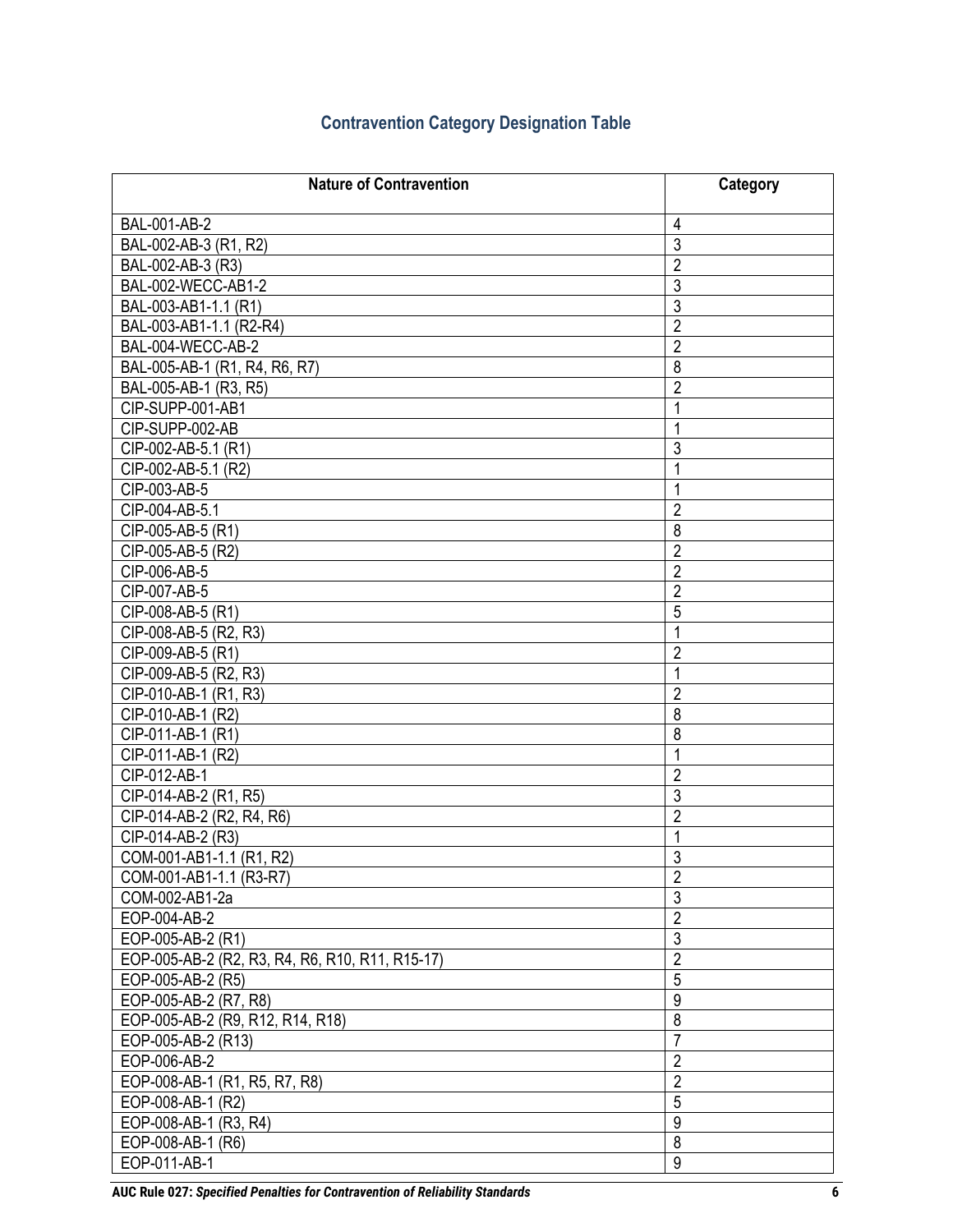| FAC-001-AB-0                                    | 6                   |
|-------------------------------------------------|---------------------|
| FAC-002-AB-0                                    | 6                   |
| FAC-003-AB1-1 (R1, R2)                          | 9                   |
| FAC-003-AB1-1 (R3, R4)                          | 5                   |
| FAC-008-AB-3 (R1)                               | $\mathbf{1}$        |
| FAC-008-AB-3 (R2, R3, R6)                       | $\overline{2}$      |
| FAC-010-AB1-2.1 (R1, R3, R4, R6)                | 6                   |
| FAC-010-AB1-2.1 (R2)                            | 8                   |
| FAC-011-AB-2 (R1, R3, R4)                       | 6                   |
| FAC-011-AB-2 (R2)                               | 8                   |
| FAC-014-AB1-2                                   | 6                   |
| FAC-501-WECC-AB2-1                              | 6                   |
| <b>INT-006-AB-4</b>                             | 1                   |
| INT-009-AB-2.1                                  | $\overline{2}$      |
| INT-010-AB-2.1                                  | 1                   |
| IRO-002-AB-5                                    | 1                   |
| IRO-005-AB1-3.1a (R3)                           | 3                   |
| IRO-006-AB-5                                    | 8                   |
| IRO-006-WECC-AB-2                               | $\overline{7}$      |
| IRO-008-AB-2                                    | 3                   |
| IRO-009-AB-2 (R1, R2)                           | $6\phantom{1}6$     |
| IRO-009-AB-2 (R3, R4)                           | $\overline{7}$      |
| IRO-010-AB-2                                    | 1                   |
| IRO-014-AB-3                                    | $\mathbf{1}$        |
| IRO-017-AB-1                                    | 3                   |
| IRO-018-AB-1(i)                                 | 3                   |
| MOD-010&012-AB-0                                | $\overline{2}$      |
| MOD-031-AB-2                                    | $\overline{2}$      |
| PER-003-AB-1                                    | 9                   |
| PER-004-AB-2                                    | 6                   |
| PER-005-AB-2 (R1, R4, R5)                       | $\overline{2}$      |
| PER-005-AB-2 (R3)                               | 3                   |
| PRC-001-AB3-1.1(ii)                             | 3                   |
| PRC-002-AB-2                                    | $\mathbf{1}$        |
| PRC-004-AB2-1 (R1)                              | 3                   |
| PRC-004-AB2-1 (R2, R3)                          | $\mathbf{1}$        |
| PRC-004-WECC-AB1-1 (R1)                         | 3                   |
| PRC-004-WECC-AB1-1 (R2-R4)                      | $\mathbf{1}$        |
| PRC-005-AB2-6 (R1, R2, R5)                      | $\overline{2}$      |
| PRC-005-AB2-6 (R3, R4)                          | 3                   |
| PRC-006-AB-3 (R6, R8)                           | $\mathbf{1}$        |
| PRC-006-AB-3 (RD.B.1, RD.B.2, RD.B.11, RD.B.12) | 3                   |
| PRC-006-AB-3 (RD.B.3, RD.B.4, R9, R10)          | 9                   |
| PRC-010-AB-2                                    | $\overline{2}$      |
| PRC-018-AB-1                                    | $\mathbf{1}$        |
| PRC-019-AB-2                                    | 3                   |
| PRC-023-AB-4 (R1-R5)                            | $\boldsymbol{9}$    |
| PRC-023-AB-4 (R6)                               |                     |
|                                                 | $\overline{2}$      |
| TPL-001-AB-0 (R1)                               | $\overline{3}$      |
| TPL-001-AB-0 (R2)                               | $\overline{2}$      |
| TPL-001-AB-0 (R3)                               | 1<br>$\mathfrak{Z}$ |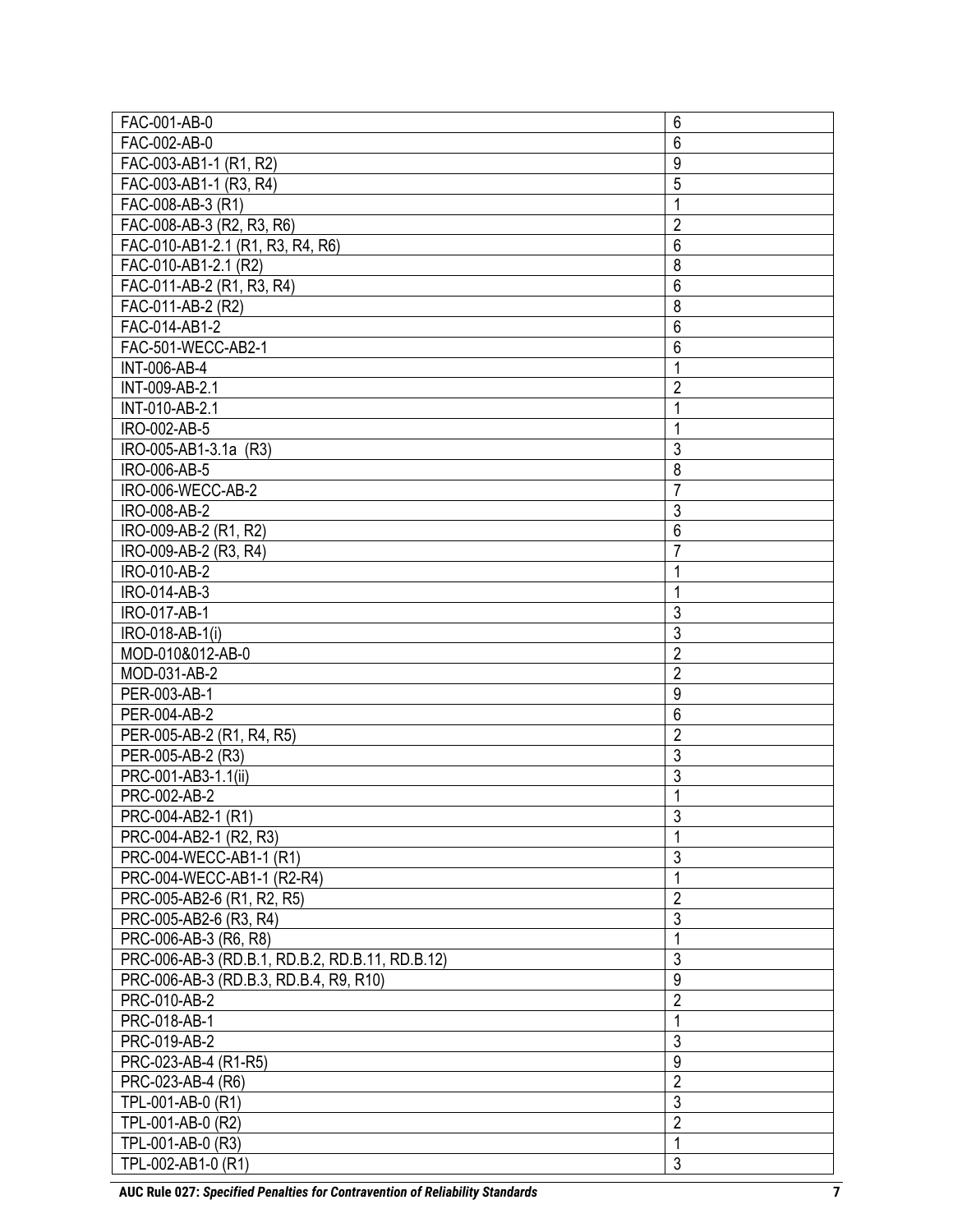| TPL-002-AB1-0 (R2)      | າ |
|-------------------------|---|
| TPL-002-AB1-0 (R3)      |   |
| TPL-003-AB-0 (R1)       | 3 |
| TPL-003-AB-0 (R2)       | ∩ |
| TPL-003-AB-0 (R3)       |   |
| TPL-004-AB-0 (R2)       |   |
| TPL-004-AB-0 (R1)       | റ |
| VAR-001-AB-4 (R1-R3)    | 8 |
| VAR-001-AB-4 (R4, R6)   | 5 |
| VAR-001-AB-4 (R5)       | ົ |
| VAR-002-AB-4.1 (R1-R4)  | 8 |
| VAR-002-AB-4.1 (R5, R6) | 5 |
| VAR-501-WECC-AB-1       | റ |
|                         |   |

| Nature of contravention                                                                                                                                             | <b>Severity level</b>                                                                                                                                                                                                                      |                                                                                                                                                                                                                                            |                                                                                                                                                                                                                                                |                                                                                                                                                                                                                                            |
|---------------------------------------------------------------------------------------------------------------------------------------------------------------------|--------------------------------------------------------------------------------------------------------------------------------------------------------------------------------------------------------------------------------------------|--------------------------------------------------------------------------------------------------------------------------------------------------------------------------------------------------------------------------------------------|------------------------------------------------------------------------------------------------------------------------------------------------------------------------------------------------------------------------------------------------|--------------------------------------------------------------------------------------------------------------------------------------------------------------------------------------------------------------------------------------------|
|                                                                                                                                                                     | Lower                                                                                                                                                                                                                                      | <b>Moderate</b>                                                                                                                                                                                                                            | High                                                                                                                                                                                                                                           | <b>Severe</b>                                                                                                                                                                                                                              |
| <b>Category 1</b><br>Failure to comply with the                                                                                                                     | A specified penalty<br>of \$500                                                                                                                                                                                                            | A specified penalty of<br>\$1,000                                                                                                                                                                                                          | A specified penalty<br>of \$1,500                                                                                                                                                                                                              | A specified penalty<br>of \$2,500                                                                                                                                                                                                          |
| reliability standards or<br>the specific requirement<br>of a reliability standard<br>identified as being a<br>Category 1 contravention<br>in the Designation Table. | Notice of specified<br>penalty to the senior<br>executive of the<br>business unit of the<br>market participant<br>involved in the<br>contravention or the<br>vice-president,<br>regulatory in cases<br>where the ISO is the<br>contravener | Notice of specified<br>penalty to the senior<br>executive of the<br>business unit of the<br>market participant<br>involved in the<br>contravention or the<br>vice-president,<br>regulatory in cases<br>where the ISO is the<br>contravener | Notice of specified<br>penalty to the<br>senior executive of<br>the business unit of<br>the market<br>participant involved<br>in the contravention<br>or the vice-<br>president,<br>regulatory in cases<br>where the ISO is<br>the contravener | Notice of specified<br>penalty to the senior<br>executive of the<br>business unit of the<br>market participant<br>involved in the<br>contravention or the<br>vice-president,<br>regulatory in cases<br>where the ISO is the<br>contravener |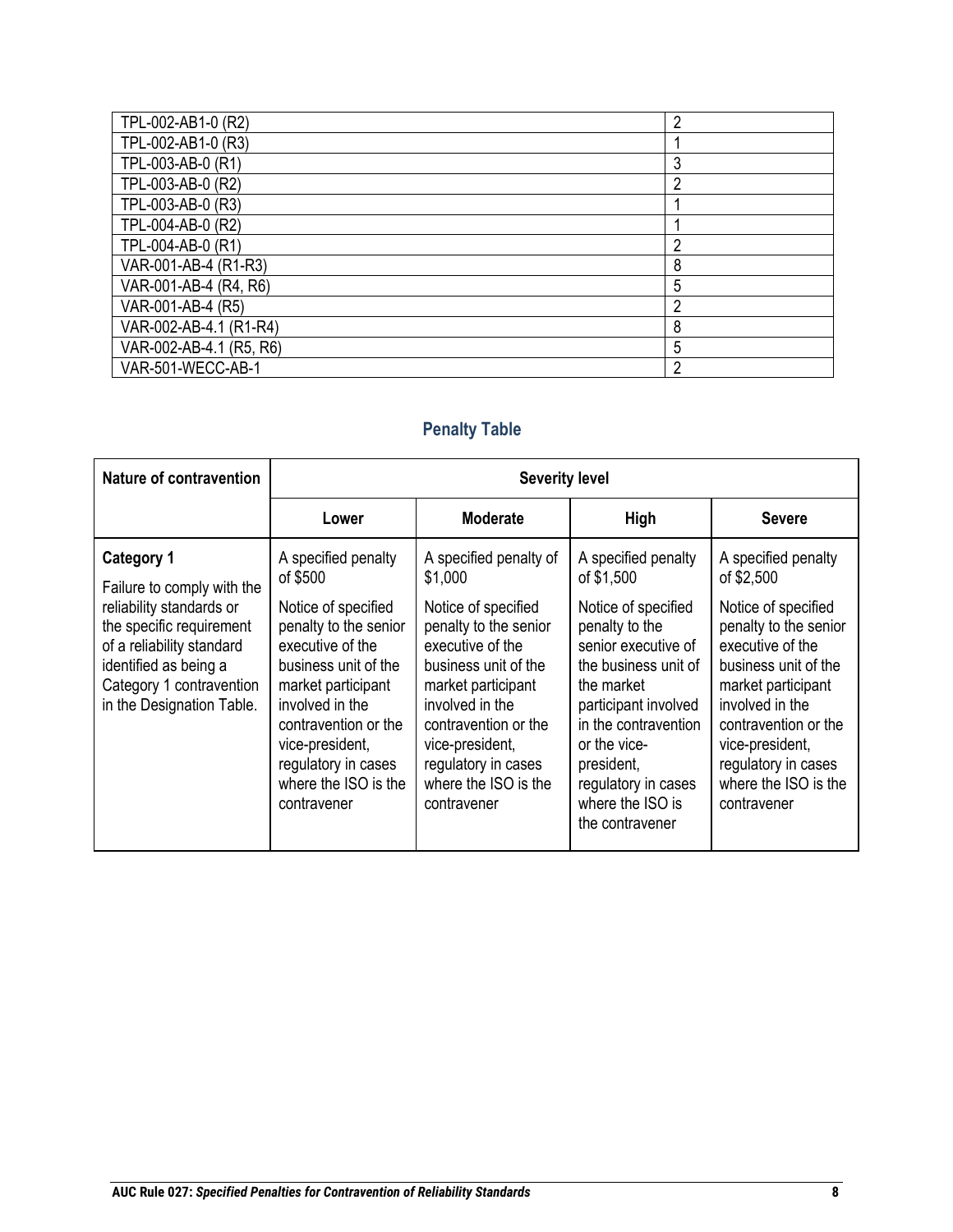| <b>Nature of contravention</b>                                                                                                                                                                                         | <b>Severity level</b>                                                                                                                                                                                                                                                           |                                                                                                                                                                                                                                                                                 |                                                                                                                                                                                                                                                                                 |                                                                                                                                                                                                                                                                                                                                                                |
|------------------------------------------------------------------------------------------------------------------------------------------------------------------------------------------------------------------------|---------------------------------------------------------------------------------------------------------------------------------------------------------------------------------------------------------------------------------------------------------------------------------|---------------------------------------------------------------------------------------------------------------------------------------------------------------------------------------------------------------------------------------------------------------------------------|---------------------------------------------------------------------------------------------------------------------------------------------------------------------------------------------------------------------------------------------------------------------------------|----------------------------------------------------------------------------------------------------------------------------------------------------------------------------------------------------------------------------------------------------------------------------------------------------------------------------------------------------------------|
|                                                                                                                                                                                                                        | Lower                                                                                                                                                                                                                                                                           | <b>Moderate</b>                                                                                                                                                                                                                                                                 | <b>High</b>                                                                                                                                                                                                                                                                     | <b>Severe</b>                                                                                                                                                                                                                                                                                                                                                  |
| <b>Category 2</b><br>Failure to comply with the<br>reliability standards or<br>the specific requirement<br>of a reliability standard<br>identified as being a<br>Category 2 contravention<br>in the Designation Table. | A specified penalty<br>of \$3,000<br>Notice of specified<br>penalty to the senior<br>executive of the<br>business unit of the<br>market participant<br>involved in the<br>contravention or the<br>vice-president,<br>regulatory in cases<br>where the ISO is the<br>contravener | A specified penalty<br>of \$5,000<br>Notice of specified<br>penalty to the senior<br>executive of the<br>business unit of the<br>market participant<br>involved in the<br>contravention or the<br>vice-president,<br>regulatory in cases<br>where the ISO is the<br>contravener | A specified penalty<br>of \$7,000<br>Notice of specified<br>penalty to the senior<br>executive of the<br>business unit of the<br>market participant<br>involved in the<br>contravention or the<br>vice-president,<br>regulatory in cases<br>where the ISO is the<br>contravener | A specified penalty<br>of \$10,000<br>Notice of specified<br>penalty to the most<br>senior executive of<br>the market<br>participant or the<br>ISO (i.e., president,<br>chief executive<br>officer) or its parent<br>company if the<br>market participant is<br>a wholly-owned<br>subsidiary or<br>affiliate, or chief<br>compliance officer, if<br>applicable |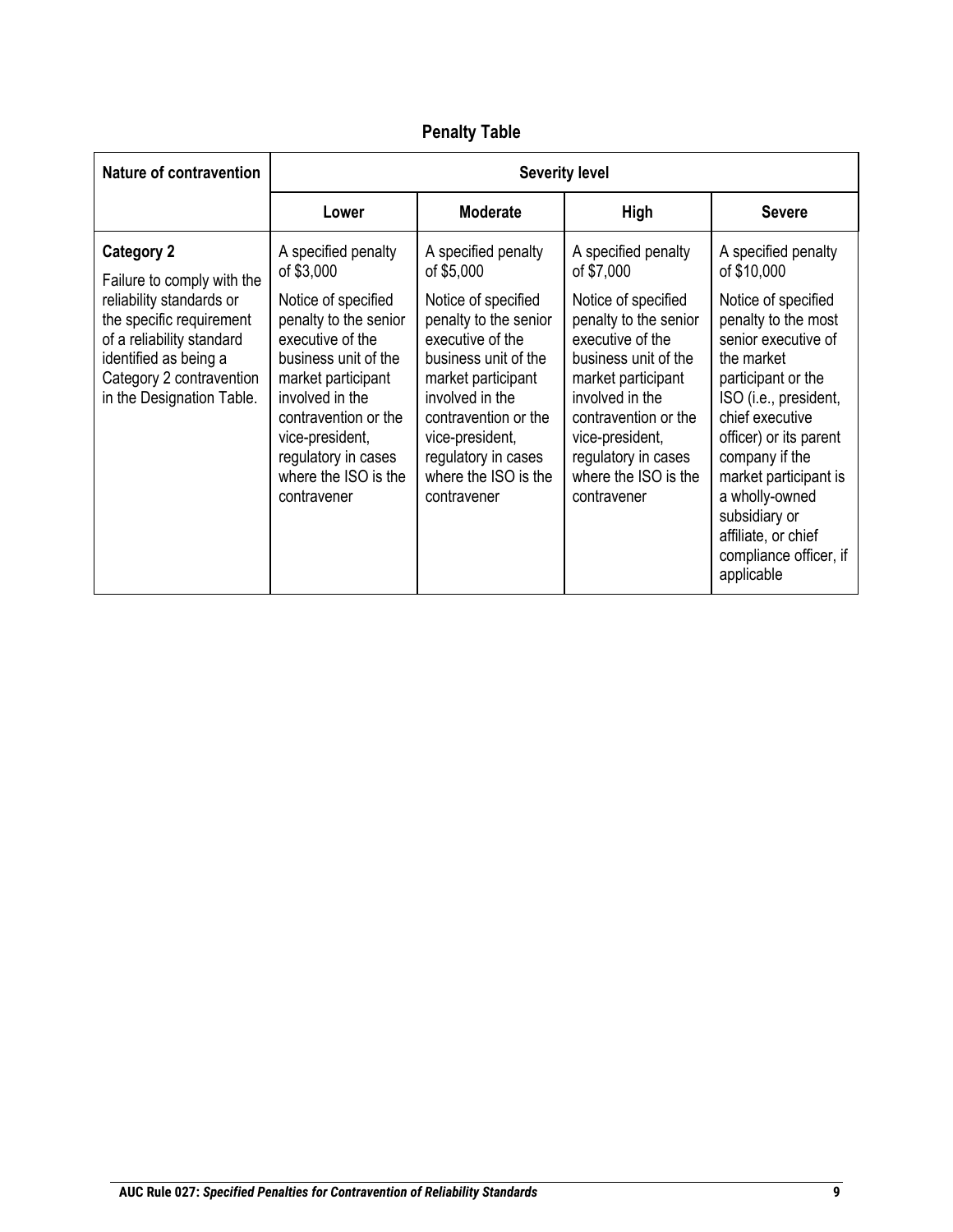| <b>Nature of</b>                                                                                                                                                              | <b>Severity level</b>                                                                                                                                                                                                                      |                                                                                                                                                                                                                                                                                                                          |                                                                                                                                                                                                                                                                                                                          |                                                                                                                                                                                                                                                                                                                          |
|-------------------------------------------------------------------------------------------------------------------------------------------------------------------------------|--------------------------------------------------------------------------------------------------------------------------------------------------------------------------------------------------------------------------------------------|--------------------------------------------------------------------------------------------------------------------------------------------------------------------------------------------------------------------------------------------------------------------------------------------------------------------------|--------------------------------------------------------------------------------------------------------------------------------------------------------------------------------------------------------------------------------------------------------------------------------------------------------------------------|--------------------------------------------------------------------------------------------------------------------------------------------------------------------------------------------------------------------------------------------------------------------------------------------------------------------------|
| contravention                                                                                                                                                                 | Lower                                                                                                                                                                                                                                      | <b>Moderate</b>                                                                                                                                                                                                                                                                                                          | <b>High</b>                                                                                                                                                                                                                                                                                                              | <b>Severe</b>                                                                                                                                                                                                                                                                                                            |
| <b>Category 3</b><br>Failure to comply with                                                                                                                                   | A specified penalty<br>of \$5,000                                                                                                                                                                                                          | A specified penalty<br>of \$10,000                                                                                                                                                                                                                                                                                       | A specified penalty<br>of \$15,000                                                                                                                                                                                                                                                                                       | A specified penalty<br>of \$25,000                                                                                                                                                                                                                                                                                       |
| the reliability standards<br>or the specific<br>requirement of a<br>reliability standard<br>identified as being a<br>Category 3<br>contravention in the<br>Designation Table. | Notice of specified<br>penalty to the senior<br>executive of the<br>business unit of the<br>market participant<br>involved in the<br>contravention or the<br>vice-president,<br>regulatory in cases<br>where the ISO is the<br>contravener | Notice of specified<br>penalty to the most<br>senior executive of<br>the market<br>participant or the<br>ISO (i.e., president,<br>chief executive<br>officer) or its parent<br>company if the<br>market participant is<br>a wholly-owned<br>subsidiary or<br>affiliate, or chief<br>compliance officer, if<br>applicable | Notice of specified<br>penalty to the most<br>senior executive of<br>the market<br>participant or the<br>ISO (i.e., president,<br>chief executive<br>officer) or its parent<br>company if the<br>market participant is<br>a wholly-owned<br>subsidiary or<br>affiliate, or chief<br>compliance officer, if<br>applicable | Notice of specified<br>penalty to the most<br>senior executive of<br>the market<br>participant or the<br>ISO (i.e., president,<br>chief executive<br>officer) or its parent<br>company if the<br>market participant is<br>a wholly-owned<br>subsidiary or<br>affiliate, or chief<br>compliance officer, if<br>applicable |
| <b>Category 4</b><br>Failure to comply with                                                                                                                                   | A specified penalty<br>of \$3,000                                                                                                                                                                                                          | A specified penalty<br>of \$5,000                                                                                                                                                                                                                                                                                        | A specified penalty<br>of \$7,000                                                                                                                                                                                                                                                                                        | A specified penalty<br>of \$10,000                                                                                                                                                                                                                                                                                       |
| the reliability standard<br>identified as being a<br>Category 4<br>contravention in the<br>Designation Table.                                                                 | Notice of specified<br>penalty to the senior<br>executive of the<br>business unit of the<br>market participant<br>involved in the<br>contravention or the<br>vice-president,<br>regulatory in cases<br>where the ISO is the<br>contravener | Notice of specified<br>penalty to the senior<br>executive of the<br>business unit of the<br>market participant<br>involved in the<br>contravention or the<br>vice-president,<br>regulatory in cases<br>where the ISO is the<br>contravener                                                                               | Notice of specified<br>penalty to the senior<br>executive of the<br>business unit of the<br>market participant<br>involved in the<br>contravention or the<br>vice-president,<br>regulatory in cases<br>where the ISO is the<br>contravener                                                                               | Notice of specified<br>penalty to the most<br>senior executive of<br>the market<br>participant or the<br>ISO (i.e., president,<br>chief executive<br>officer) or its parent<br>company if the<br>market participant is<br>a wholly-owned<br>subsidiary or<br>affiliate, or chief<br>compliance officer, if<br>applicable |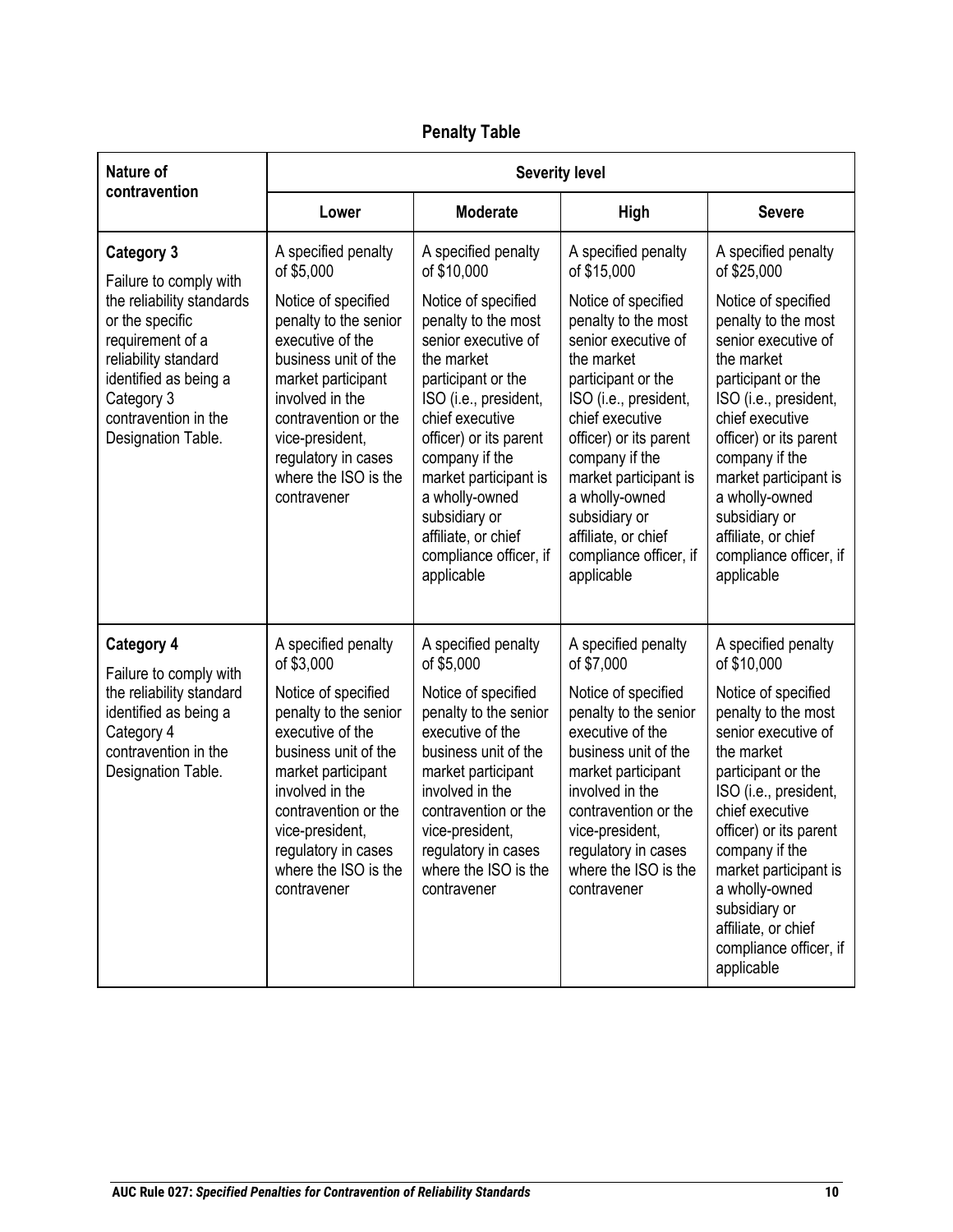| <b>Nature of contravention</b>                            | <b>All instances</b>                                           |  |
|-----------------------------------------------------------|----------------------------------------------------------------|--|
| <b>Category 5</b>                                         | A specified penalty of \$2,000                                 |  |
| Failure to comply with the reliability standards or the   | Notice of specified penalty to the senior executive of the     |  |
| specific requirement of a reliability standard identified | business unit of the market participant involved in the        |  |
| as being a Category 5 contravention in the                | contravention or the vice-president, regulatory in cases where |  |
| Designation Table.                                        | the ISO is the contravener                                     |  |
| Category 6                                                | A specified penalty of \$5,000                                 |  |
| Failure to comply with the reliability standards or the   | Notice of specified penalty to the senior executive of the     |  |
| specific requirement of a reliability standard identified | business unit of the market participant involved in the        |  |
| as being a Category 6 contravention in the                | contravention or the vice-president, regulatory in cases where |  |
| Designation Table.                                        | the ISO is the contravener                                     |  |
| <b>Category 7</b>                                         | A specified penalty of \$7,000                                 |  |
| Failure to comply with the reliability standards or the   | Notice of specified penalty to the senior executive of the     |  |
| specific requirement of a reliability standard identified | business unit of the market participant involved in the        |  |
| as being a Category 7 contravention in the                | contravention or the vice-president, regulatory in cases where |  |
| Designation Table.                                        | the ISO is the contravener                                     |  |